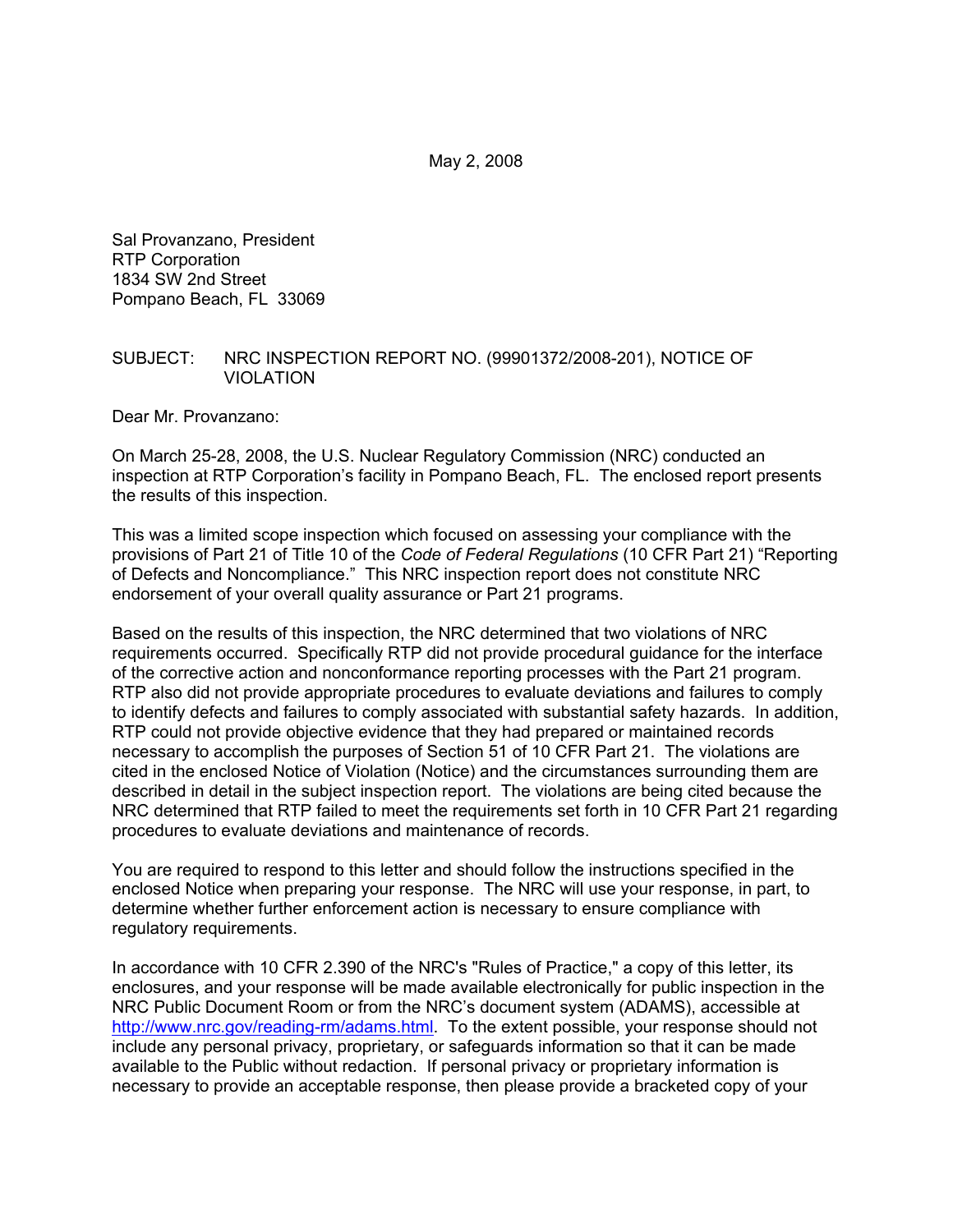response that identifies the information that should be protected and a redacted copy of your response that deletes such information. If you request that such material is withheld from public disclosure, you must specifically identify the portions of your response that you seek to have withheld and provide in detail the bases for your claim (e.g., explain why the disclosure of information will create an unwarranted invasion of personal privacy or provide the information required by 10 CFR 2.390(b) to support a request for withholding confidential commercial or financial information). If safeguards information is necessary to provide an acceptable response, please provide the level of protection described in 10 CFR 73.21.

Sincerely,

### **/RA/**

 Patrick L. Hiland Division Director Division of Engineering Office of Nuclear Reactor Regulation

Docket No.: 99901372

Enclosures: 1. Notice of Violation 2. Inspection Report 99901372/2008-201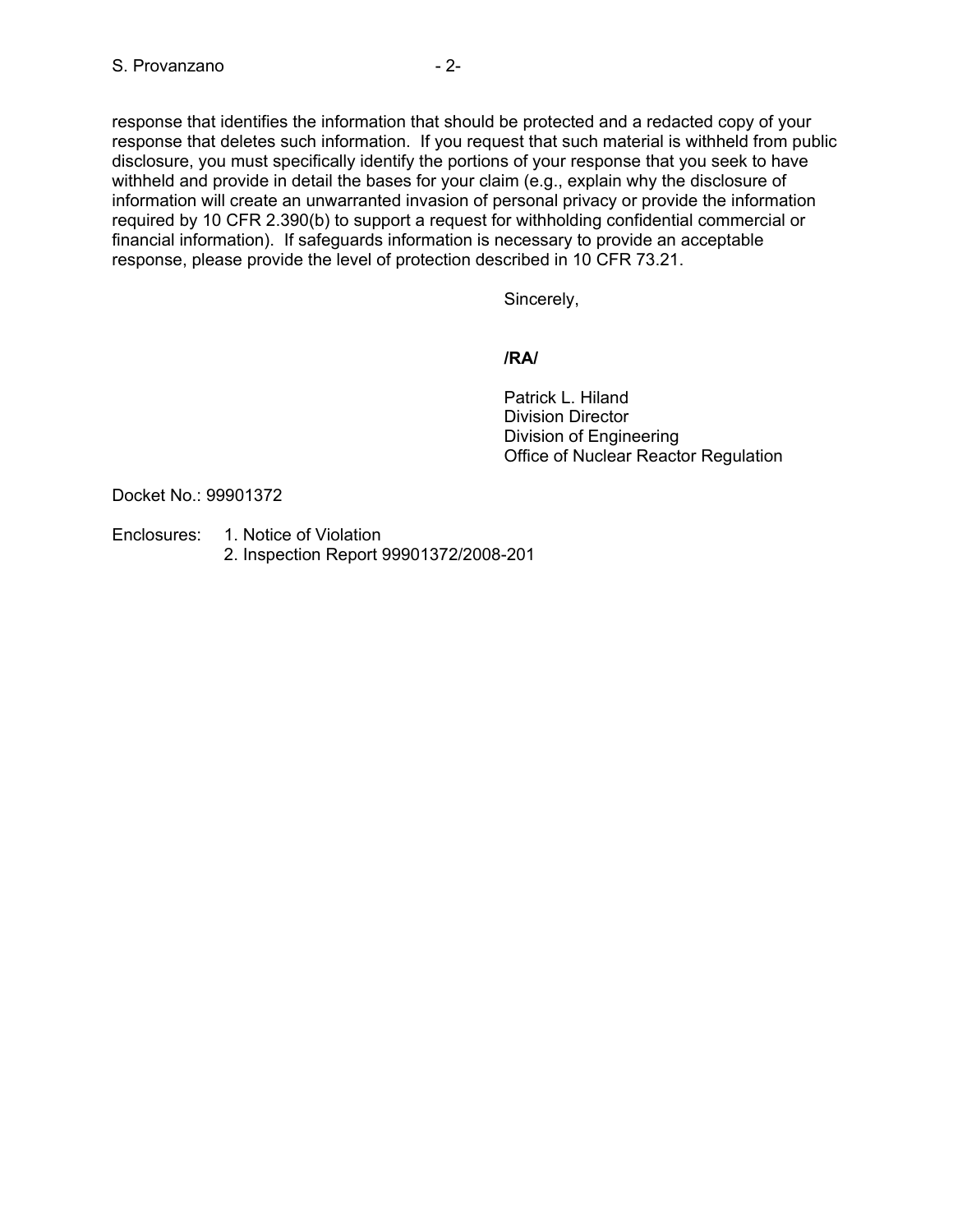response that identifies the information that should be protected and a redacted copy of your response that deletes such information. If you request that such material is withheld from public disclosure, you must specifically identify the portions of your response that you seek to have withheld and provide in detail the bases for your claim (e.g., explain why the disclosure of information will create an unwarranted invasion of personal privacy or provide the information required by 10 CFR 2.390(b) to support a request for withholding confidential commercial or financial information). If safeguards information is necessary to provide an acceptable response, please provide the level of protection described in 10 CFR 73.21.

Sincerely,

### **/RA/**

 Patrick L. Hiland Division Director Division of Engineering Office of Nuclear Reactor Regulation

Docket No.: 99901372

Enclosures: 1. Notice of Violation 2. Inspection Report 99901372/2008-201

DISTRIBUTION: RidsNroDcipCqvb RidsNroDcipCqvp KKavanagh

## **ADAMS Accession No.: ML081210694**

G:\ADES\DE\EQVB\Hall\RTP - NUPIC\RTP Inspection Report.doc INDICATE IN BOX "C"=COPY W/O ATTACHMENT/ENCLOSURE, "E"=COPY W/ATT/ENCL, "N" = NO COPY

| <b>IOFFICE</b> | <b>IEQVB/DE/NRR</b> |  | BC:EQVB/DE/NRR    |  | ID:DE/NRR       |  |
|----------------|---------------------|--|-------------------|--|-----------------|--|
| <b>INAME</b>   | VHall               |  | <b>IDThatcher</b> |  | <b>IPHiland</b> |  |
| <b>DATE</b>    | 04 / 30 / 2008      |  | 04 / 30 / 2008    |  | 05 / 02 / 2008  |  |

**OFFICIAL RECORD COPY**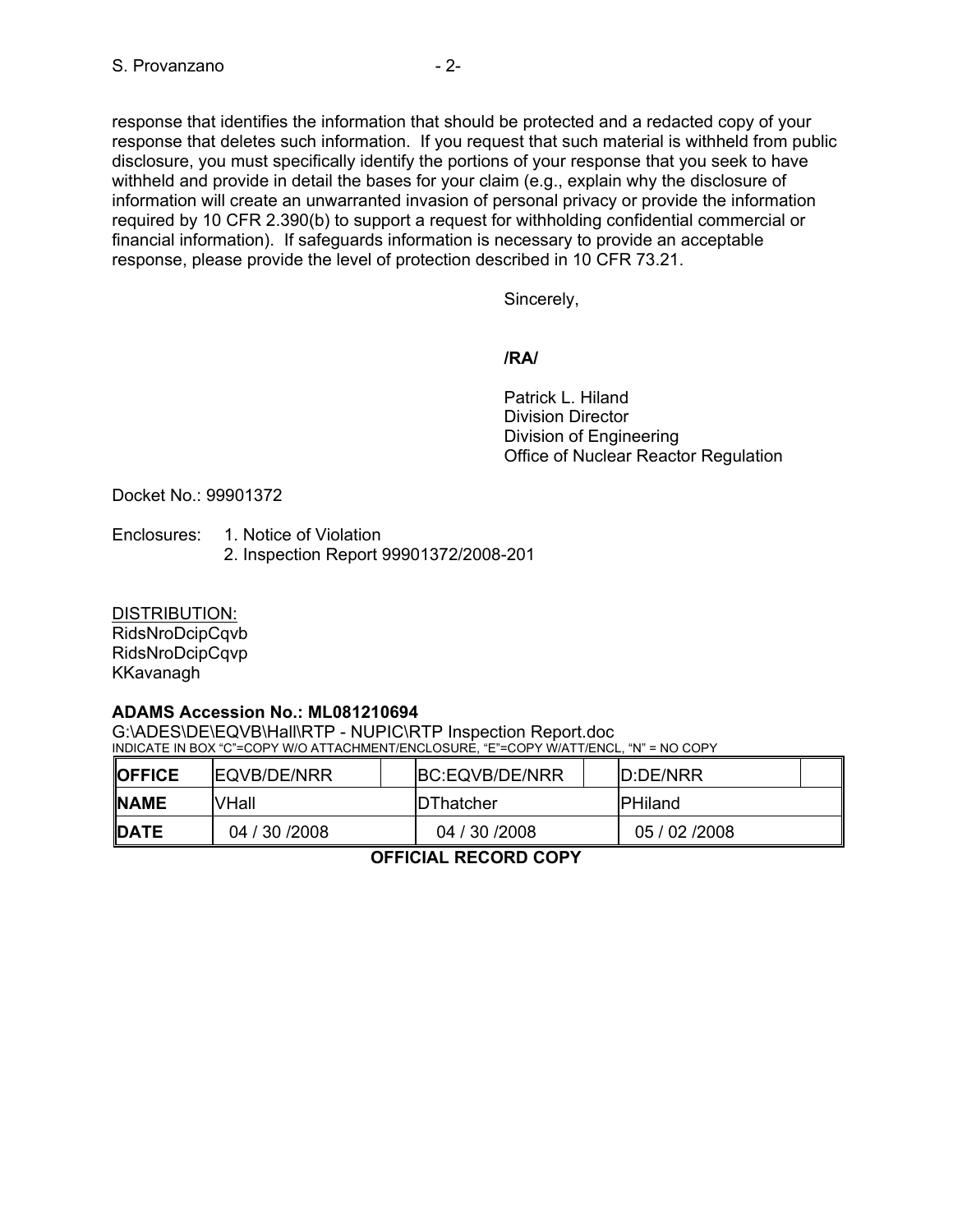## **NOTICE OF VIOLATION**

RTP Corporation 1834 SW 2nd Street Pompano Beach, FL 33069 Docket Number 99901372 Inspection Report No. 99901372/2008-201

Based on the results of a Nuclear Regulatory Commission (NRC) inspection conducted March 25 – 28, 2008, of activities performed at RTP Corporation (RTP), two violations of NRC requirements were identified. In accordance with the NRC Enforcement Policy, the violations are listed below:

A. 10 CFR Part 21, Section 21.21, "Notification of failure to comply or existence of a defect and its evaluation," paragraph (a), requires, in part, each individual, corporation, partnership, or other entity subject to 10 CFR Part 21 shall adopt appropriate procedures to (1) evaluate deviations and failures to comply associated with substantial safety hazards as soon as practicable.

Contrary to the above, as of March 28, 2008:

- 1. RTP's 10 CFR Part 21 implementing procedure AQ 5.01.3, "Deficiency Reporting (10CFR21)," dated March 17, 2008, was not an appropriate procedure for the interface of the corrective action and nonconformance reporting processes with the Part 21 program to ensure effective identification and evaluation of deviations and failures to comply associated with a substantial safety hazard.
- 2. RTP's 10 CFR Part 21 implementing procedure AQ 5.01.3 was not an appropriate procedure to evaluate deviations and failures to comply to identify defects and failures to comply associated with substantial safety hazards

This issue has been identified as Violation 99901372/2008-201-01.

This is a Severity Level IV violation (Supplement VII).

- B. 10 CFR Part 21, Section 21.51, "Maintenance and inspection of records," paragraph (a), requires, in part, each individual, corporation, partnership, dedicating entity, or other entity subject to the regulations in this part shall prepare and maintain records necessary to accomplish the purposes of this part, specifically -
	- (1) Retain evaluations of all deviations and failures to comply for a minimum of five years after the date of the evaluation;
	- (2) Suppliers of basic components must retain any notifications sent to purchasers and affected licensees for a minimum of five years after the date of the notification;
	- (3) Suppliers of basic components must retain a record of the purchasers of basic components for 10 years after delivery of the basic component or service associated with a basic component.

Contrary to the above, as of March 28, 2008:

RTP could not provide objective evidence that they had prepared or maintained records necessary to accomplish the purposes of 10 CFR Part 21, Section 21.51.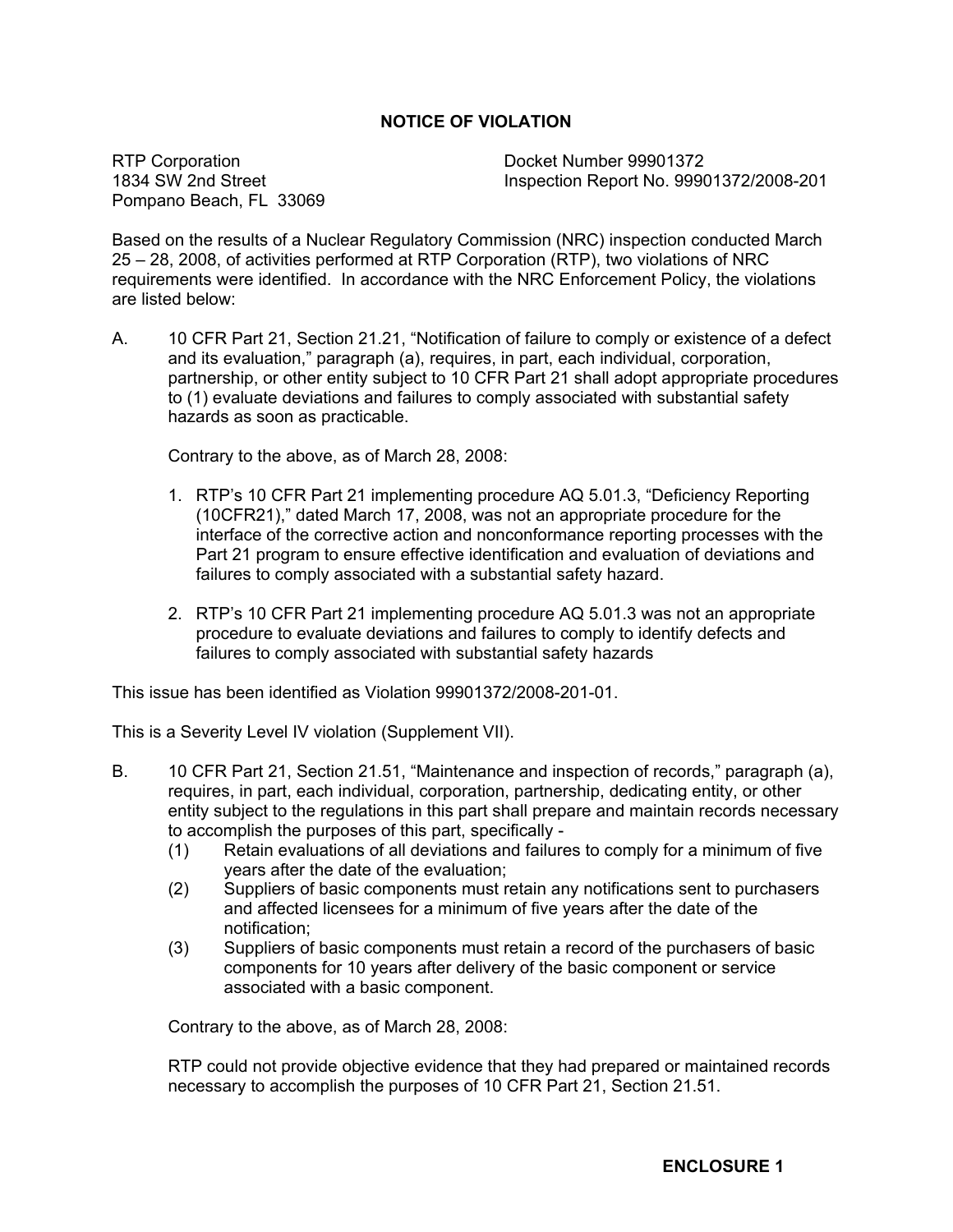This issue has been identified as Violation 99901372/2008-201-02.

This is a Severity Level IV violation (Supplement VII).

Pursuant to the provisions of 10 CFR 2.201, "Notice of Violation," RTP is hereby required to submit a written statement or explanation to the U.S. Nuclear Regulatory Commission, ATTN: Document Control Desk, Washington, D.C. 20555-0001, with a copy to the Director, Division of Engineering, Office of Nuclear Reactor Regulation, within 30 days of the date of the letter transmitting this Notice of Violation. This reply should be clearly marked as a "Reply to a Notice of Violation" and should include: (1) the reason for the violation, or, if contested, the basis for disputing the violation; (2) the corrective steps that have been taken and the results achieved; (3) the corrective steps that will be taken to avoid further violations; and (4) the date when full compliance will be achieved. Your response may reference or include previous docketed correspondence, if the correspondence adequately addresses the required response. Where good cause is shown, consideration will be given to extending the response time.

If you contest this enforcement action, you should also provide a copy of your response, with the basis for your denial, to the Director, Office of Enforcement, United States Nuclear Regulatory Commission, Washington, DC 20555-0001.

Because your response will be made available electronically for public inspection in the NRC Public Document Room or from the NRC's Agency-wide Documents Access and Management System (ADAMS), to the extent possible, it should not include any personal privacy, proprietary, or safeguards information so that it can be made available to the public without redaction. ADAMS is accessible from the NRC Web site at http://www.nrc.gov/reading-rm/adams.html. If personal privacy or proprietary information is necessary to provide an acceptable response, then please provide a bracketed copy of your response that identifies the information that should be protected and a redacted copy of your response that deletes such information. If you request withholding of such material, you must specifically identify the portions of your response that you seek to have withheld and provide in detail the bases for your claim of withholding (e.g., explain why the disclosure of information will create an unwarranted invasion of personal privacy or provide the information required by 10 CFR 2.390(b) to support a request for withholding confidential commercial or financial information). If safeguards information is necessary to provide an acceptable response, please provide the level of protection, described in 10 CFR 73.21.

Dated at Rockville, Maryland this 02<sup>nd</sup> day of May 2008.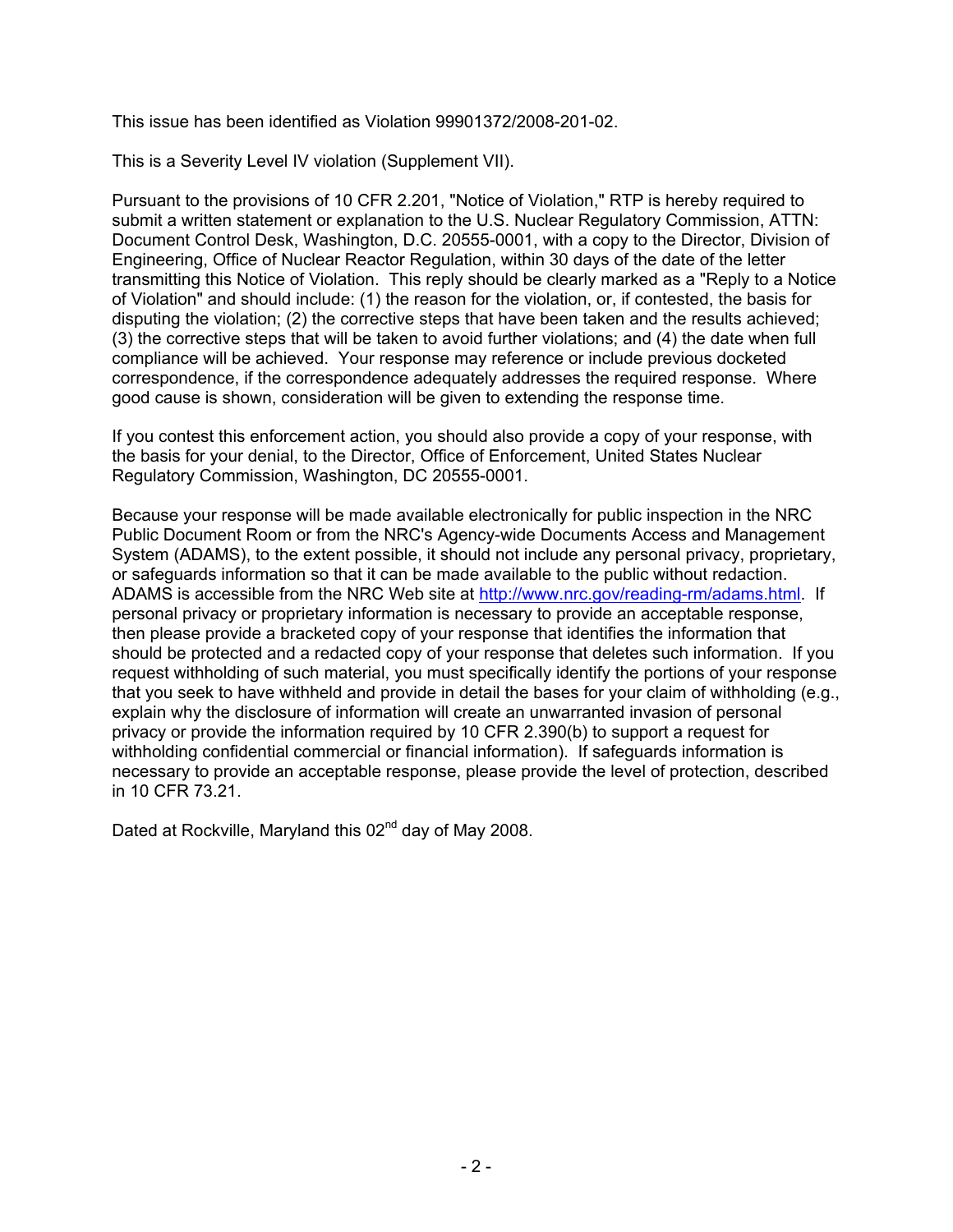### U.S. NUCLEAR REGULATORY COMMISSION OFFICE OF NUCLEAR REACTOR REGULATION DIVISION OF ENGINEERING VENDOR INSPECTION REPORT

| Docket No.:              | 99901372                                                                                                                             |
|--------------------------|--------------------------------------------------------------------------------------------------------------------------------------|
| Report No.:              | 99901372/2008-201                                                                                                                    |
| Vendor:                  | <b>RTP Corporation</b><br>1834 SW 2nd Street<br>Pompano Beach, FL 33069<br>Phone (954) 974-5500<br>Fax (954) 975-9815                |
| <b>Vendor Contact:</b>   | Garfield Monfries, Business Manager<br>Phone (954) 974-5500 x7200<br>Garfield.Monfries@rtpcorp.com                                   |
| Nuclear Industry:        | RTP Corporation (RTP) supplies safety-related and commercial-<br>grade data acquisition systems to the nuclear power industry.       |
| <b>Inspection Dates:</b> | March 25 - 28, 2008                                                                                                                  |
| Inspector:               | Victor Hall, EQVB/DE/NRR                                                                                                             |
| Approved by:             | Dale Thatcher, Branch Chief<br><b>Quality &amp; Vendor Branch</b><br>Division of Engineering<br>Office of Nuclear Reactor Regulation |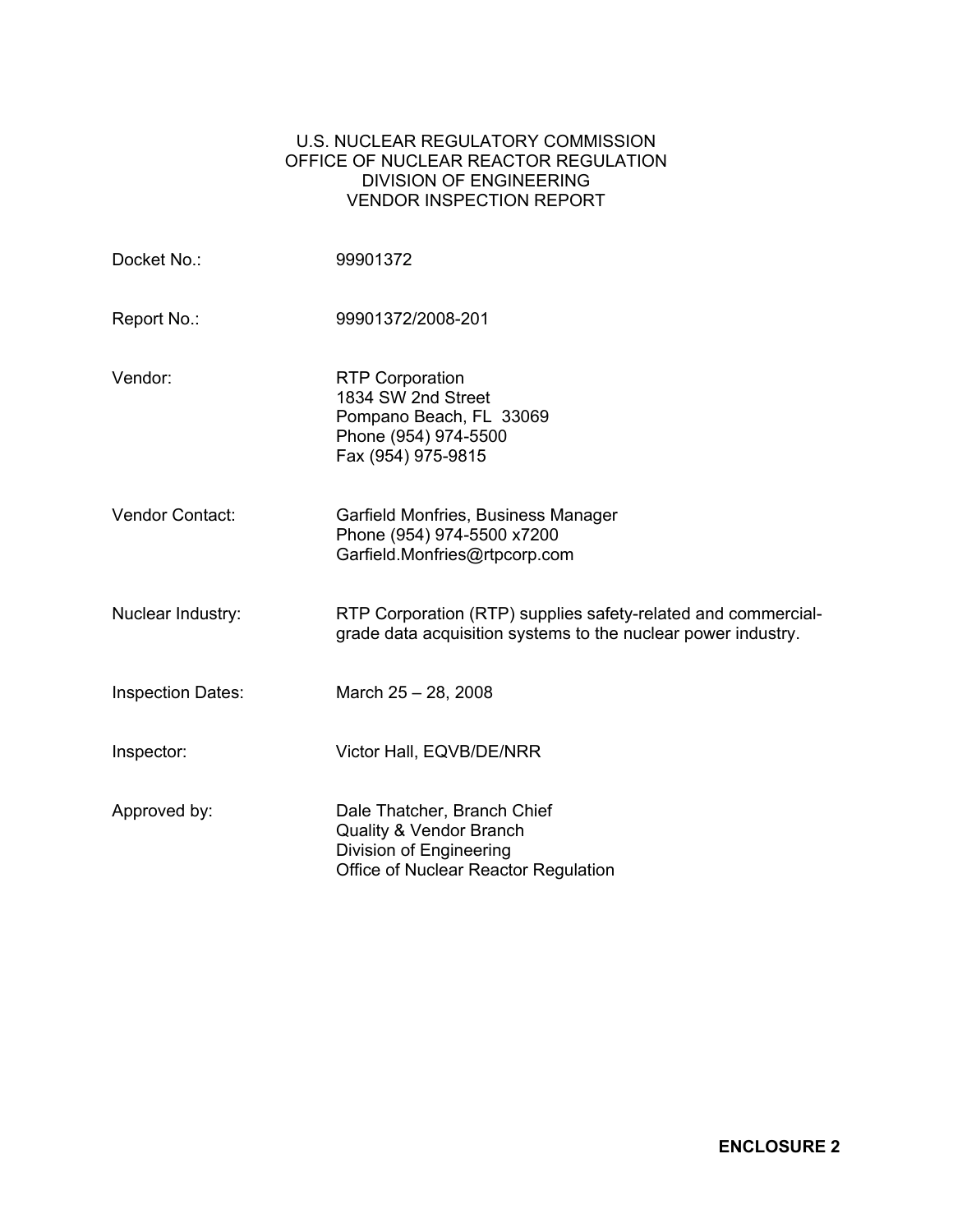# **EXECUTIVE SUMMARY**

#### RTP Corporation 99901372/2008-201

The purpose of this inspection was to verify that RTP implemented an adequate 10 CFR Part 21 (Part 21) program that met NRC regulatory requirements. The inspectors reviewed portions of the Quality Assurance (QA) program and Part 21 controls that RTP Corporation (RTP) had established and implemented to meet the regulations set forth in Part 21. The inspection was conducted at RTP's facility in Pompano Beach, Florida.

The NRC inspection basis was:

• 10 CFR Part 21, "Reporting of Defects and Noncompliance."

There were no previous NRC inspections performed at RTP's facility in Pompano Beach, Florida, prior to this inspection. The results of the inspection are summarized below.

The NRC staff also observed the performance of a joint utility audit of RTP to assess the Nuclear Procurement Issues Committee (NUPIC) quality assurance audit process used for suppliers of components to the nuclear industry. The NRC staff implemented Inspection Procedure (IP) 43005, "NRC Oversight of Third-Party Organizations Implementing Quality Assurance Requirements." The trip report of the NRC staff's observations, including a list of the persons contacted during the trip, is documented in a Trip Report dated xx. (ADAMS Accession  $#$  MLxx $).$ 

## 10 CFR Part 21 Program

The inspectors identified two violations for failures to meet the requirements of Part 21. Violation 99901372/2008-201-01 was cited because RTP did not provide procedural guidance for the interface of the corrective action and nonconformance reporting processes with the Part 21 program to ensure effective identification and evaluation of deviations and failures to comply associated with substantial safety hazards. Furthermore, RTP did not provide appropriate procedures to evaluate deviations and failures to comply to identify defects and failures to comply associated with substantial safety hazards. Violation 99901372/2008-201-02 was cited because RTP could not provide objective evidence that they had prepared or maintained records necessary to accomplish the purposes of Part 21, Section 21.51..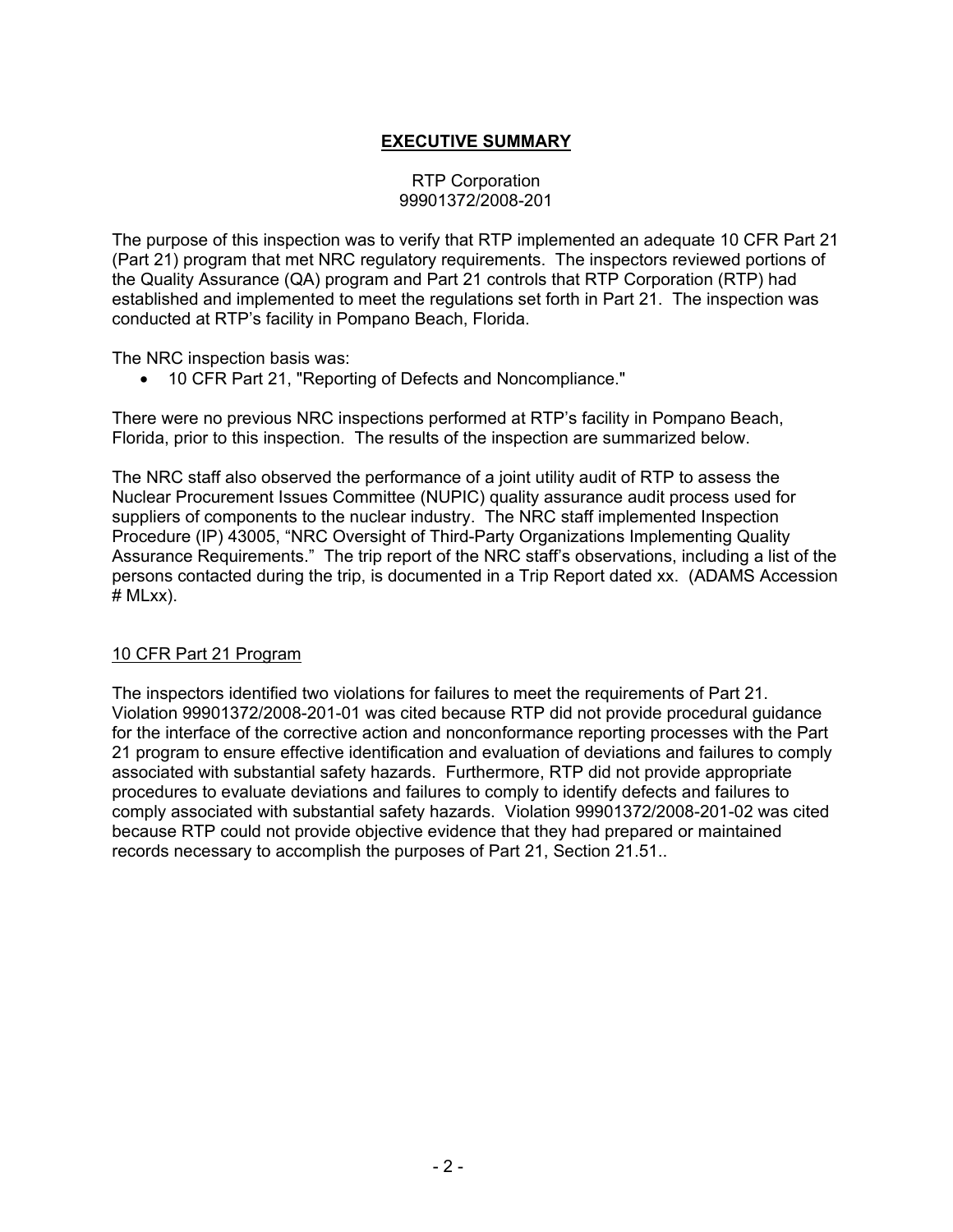# **REPORT DETAILS**

#### 1. 10 CFR Part 21 Program

#### a. Inspection Scope

The inspectors reviewed RTP Quality Assurance (QA) policies and procedures that governed the Part 21 program to determine compliance with 10 CFR Part 21, "Reporting of Defects and Noncompliances." Specifically, the inspectors reviewed portions of Quality Assurance Program Manual (AQM), Revision Q6, "Quality Assurance Program Manual," dated November 11, 2005, and portions of Quality Assurance Procedure Manual (AQPM), Revision 10, "Quality Assurance Procedure Manual," dated March 17, 2008.

In addition, the inspectors evaluated a sample of RTP's Non-Conforming Material Report (NCMR) Log used for tracking Corrective Action Reports (CARs) to verify compliance with Part 21 requirements.

Finally, the inspectors reviewed a sample of safety-related purchase orders to verify that RTP properly specified the applicability of 10 CFR Part 21 in procurement documents for safety-related services from sub-suppliers.

#### b. Observations and Findings

The inspectors noted the RTP AQM was divided into 18 sections to match the 18 criteria of Appendix B of 10 CFR Part 50, "Quality Assurance Criteria for Nuclear Power Plants and Fuel Reprocessing Plants." The RTP AQPM provided the implementing procedures for the QA program. Each procedure in the AQPM was assigned a unique AQ number.

The inspectors noted that RTP's Part 21 implementing procedure AQ 5.01.3, "Deficiency Reporting (10CFR21)" did not include adequate interfaces with corrective action procedures to identify or evaluate potential deviations or failures to comply associated with substantial safety hazards. The inspectors noted that none of the RTP QA procedures for corrective action and non-conforming materials provided a link to the Part 21 procedure. The inspectors noted the absence of Part 21 controls in the following relevant RTP QA procedures:

- AQ 4.07, "Incoming Non-Conforming Material"
- AQ 4.07.1, "Material Substitution/Deviation Control
- AQ 5.01, "WIP, Non-Conforming Material"
- AQ 5.03, "Deviation Disposition Request"
- AQ 6.01, "Corrective Action"

The inspectors further noted that RTP's NCMR Log did not provide a mechanism to screen for Part 21 applicability.

The inspectors observed that AQ 5.01.3 directed QA personnel to initiate the evaluation of deviations and failures to comply associated with substantial safety hazards. However, the procedure did not provide any guidance to evaluate deviations and failures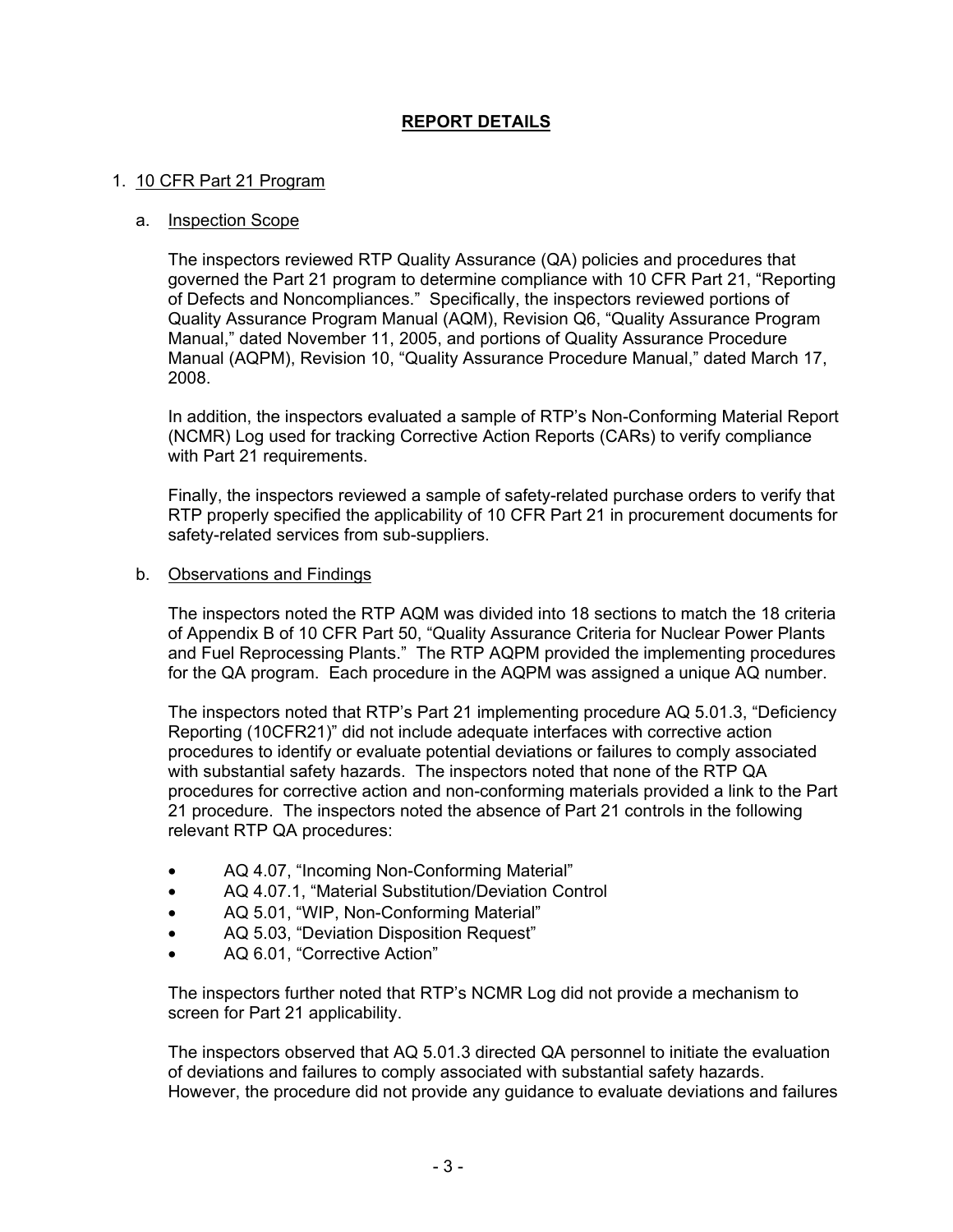to comply associated with substantial safety hazards. Therefore RTP did not provide appropriate procedures to evaluate deviations and failures to comply.

Part 21, Section 21.21, "Notification of failure to comply or existence of a defect and its evaluation," paragraph (a), requires, in part, each individual, corporation, partnership, or other entity subject to 10 CFR Part 21 shall adopt appropriate procedures to (1) evaluate deviations and failures to comply associated with substantial safety hazards as soon as practicable.

Contrary to the above, as of March 28, 2008, RTP's 10 CFR Part 21 implementing procedure AQ 5.01.3, "Deficiency Reporting (10CFR21)," dated March 17, 2008, was not an appropriate procedure for the interface of the corrective action and nonconformance reporting processes with the Part 21 program to ensure effective identification and evaluation of deviations and failures to comply associated with substantial safety hazards. AQ 5.01.3 was also not an appropriate procedure to evaluate deviations and failures to comply to identify defects and failures to comply associated with substantial safety hazards. This issue has been identified as Violation 99901372/2008-201-01.

The inspectors found that RTP procedure AQ 5.01.3 did provide adequate procedures and guidance regarding directors or responsible officers notifying NRC or informing affected customers of identified defects or failures to comply.

The inspectors verified, in a sample of procurement documents for safety-related services from sub-suppliers, that RTP had specified the applicability of Part 21 as required in 10 CFR 21.31.

The inspectors noted that RTP procedure AQ 1.04, "Records Retention," did not provide controls for the retention of Part 21 evaluations or notifications. RTP did not provide any records of Part 21 evaluations or Part 21 notifications. The inspectors noted that RTP had not performed any Part 21 evaluations since RTP became a privately held company in 1997. Section 51 of Part 21, " Maintenance and inspection of records," paragraph (a), requires, in part, each individual, corporation, partnership, dedicating entity, or other entity subject to the regulations in this part shall prepare and maintain records necessary to accomplish the purposes of this part, specifically -

- (1) Retain evaluations of all deviations and failures to comply for a minimum of five years after the date of the evaluation;
- (2) Suppliers of basic components must retain any notifications sent to purchasers and affected licensees for a minimum of five years after the date of the notification;
- (3) Suppliers of basic components must retain a record of the purchasers of basic components for 10 years after delivery of the basic component or service associated with a basic component.

Contrary to the above, as of March 28, 2008, RTP could not provide objective evidence that they had prepared or maintained records necessary to accomplish the purposes of Part 21, Section 21.51. This issue has been identified as Violation 99901372/2008-201- 02.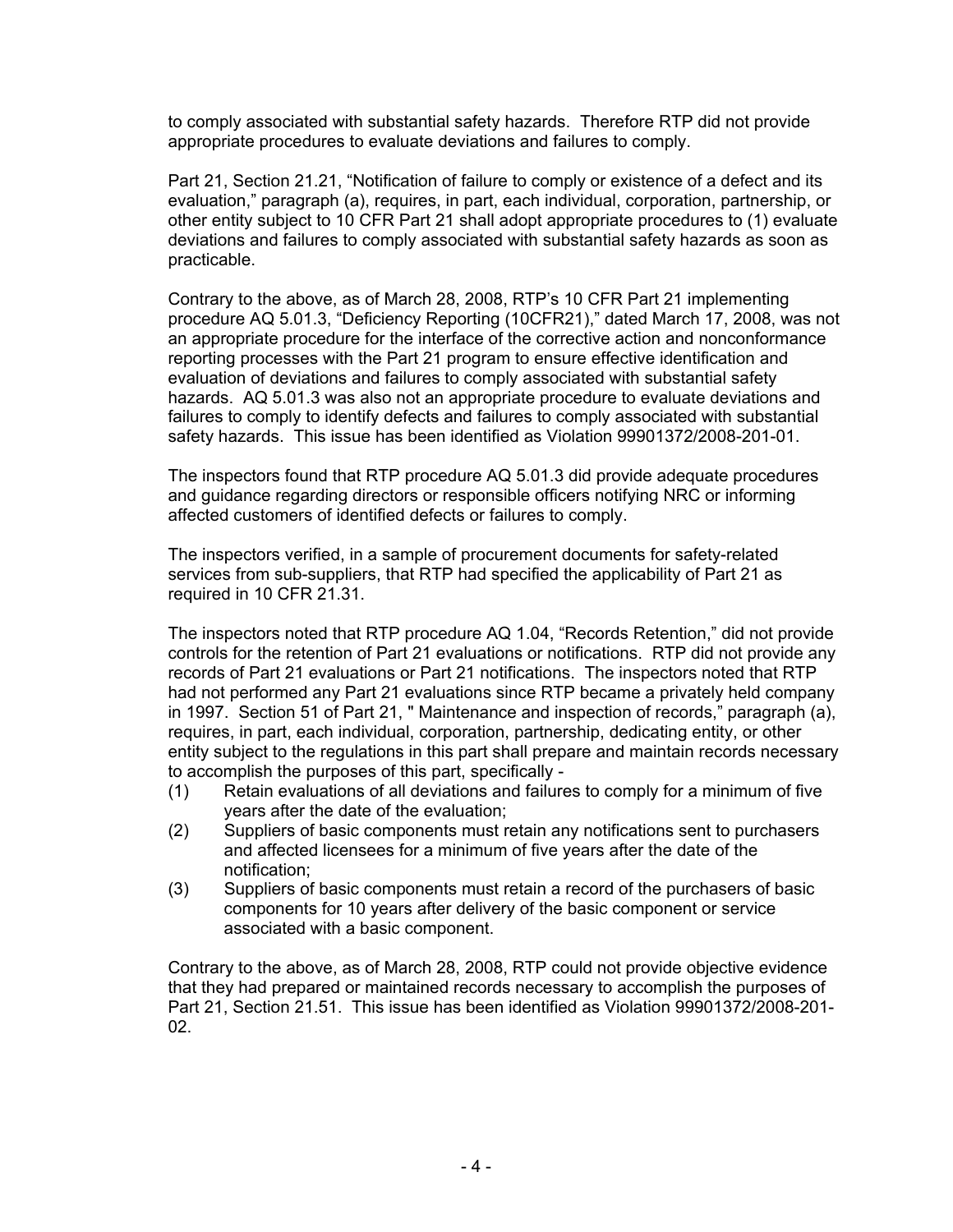### c. Conclusions

The inspectors identified two violations for failures to meet the requirements of 10 CFR Part 21. Violation 99901372/2008-201-01 was cited because RTP did not provide an appropriate procedure for the interface of the corrective action and nonconformance reporting processes with the Part 21 program to ensure effective identification and evaluation of deviations and failures to comply associated with substantial safety hazards. Furthermore, RTP did not provide appropriate procedures to evaluate deviations and failures to comply to identify defects and failures to comply associated with substantial safety hazards. Violation 99901372/2008-201-02 was cited because RTP could not provide objective evidence that they had prepared or maintained records necessary to accomplish the purposes of Part 21, Section 21.51.

## 2. Exit Meeting

On March 28, 2008, the inspectors presented the inspection scope and findings during an exit meeting with RTP president, Sal Provanzano and other RTP personnel.